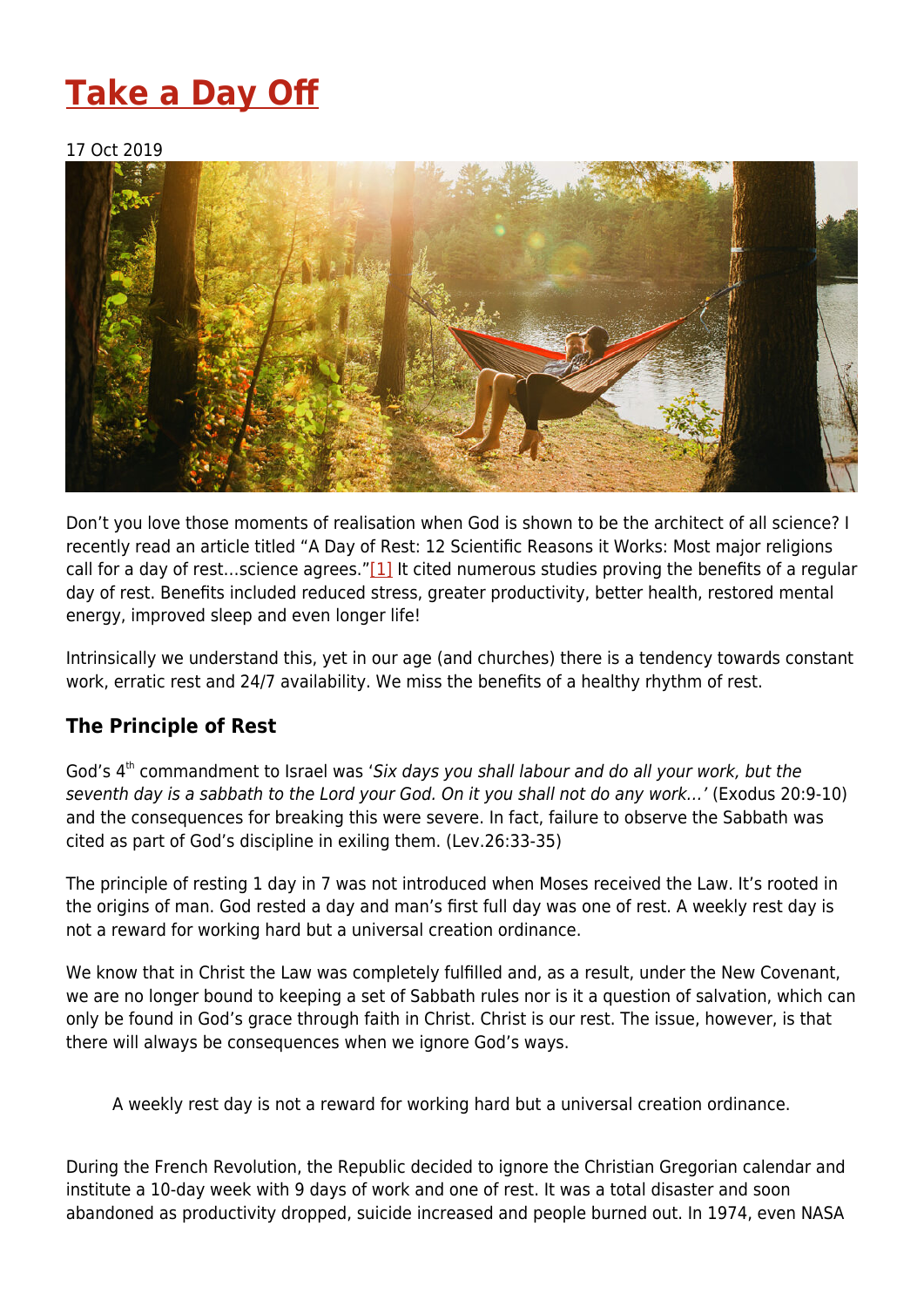# **Do We Need a Sabbath Day of Rest?**

Our complacent attitude to rest is contributing to a society increasingly marked by broken relationships, a rising epidemic of stress, burn-out and anxiety. In my own life, I experienced a total breakdown and am convinced that failure to take this seriously was a major factor. Sometimes God's loving discipline requires us to be forced to stop.

Scripture is littered with the human need for rest. Jesus pulled His disciples away from the constant pressure of need and ministry 'The apostles gathered round Jesus and reported to him all they had done and taught. Then, because so many people were coming and going that they did not even have a chance to eat, he said to them, 'Come with me by yourselves to a quiet place and get some rest.'' (Mark 6:30-31). When Jesus declared Himself Lord of the Sabbath, the ritualistic following of rules was replaced by freedom to enjoy the universal creation gift of a day's rest with Him.

### **Resting Is Holy**

The principle of a sabbath day is perhaps best described as a wasted gift. A day of total rest is an abused gift from God. It concerns holiness and blessing – a day set apart for us in devotion to God and to the receiving and recognition of His blessings. '…the Lord blessed the Sabbath day and made it holy.' (Exodus 20:11)

If we look at the pattern God gave Israel, we see this gift of rest extended to festival weeks throughout the year in which the people were released from seeking increase, ambition, labour, competitiveness and the pressure of producing things. Good for individuals, family, community and environment. Sounds like something we need today!

..people were released from seeking increase, ambition, labour, competitiveness and the pressure of producing things.

This is not just time off work. This is no mechanical calendar challenge because rest is not taken by us, it's given by God.

The Lord replied, 'My Presence will go with you, and *Lwill give you rest*.' (Exodus 33:14)

...they were given rest by the Spirit of the Lord... (Isaiah 63:14)

'Come to me, all you who are weary and burdened, and I will give you rest.' (Matthew 28:11)

# **Five Reasons to Take a Day of Rest Seriously**

Here's why: